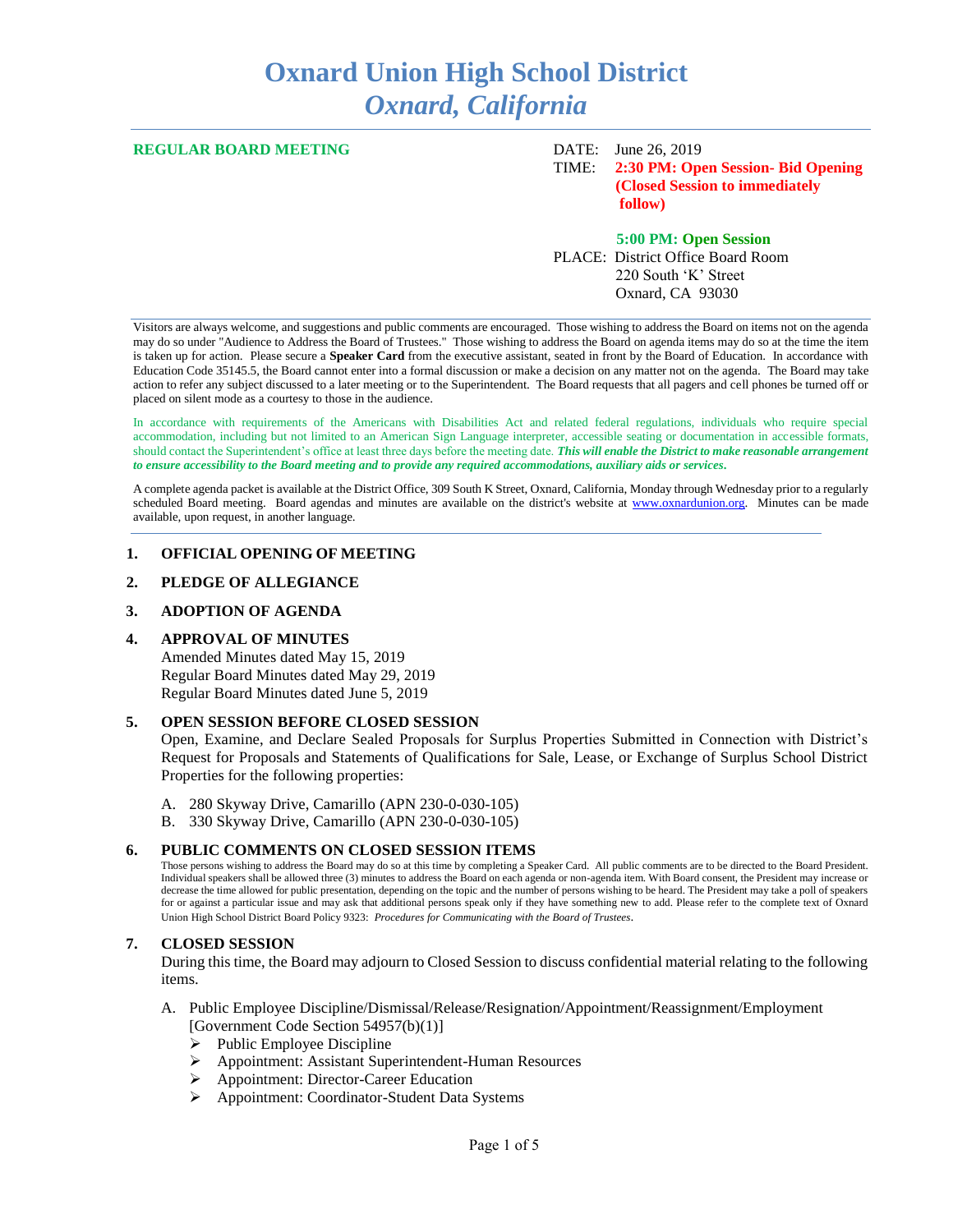- B. Conference with Labor Negotiator(s): Government Code Section 54957.6
	- ➢ Agency Negotiator: Rocky Valles, Ed.D., Assistant Superintendent-Human Resources
		- Employee Organization: Oxnard Federation of Teachers and School Employees (OFTSE) – Certificated Bargaining Unit
		- Employee Organization: California School Employee Association (CSEA) – Campus Supervisor Bargaining Unit
- C. Student Personnel: [Education Code §35146, 48912, 48919]
- D. Consideration of Confidential Student Issues Other Than Expulsion and Suspension, Pursuant to Education Code §35146
- E. Anticipated Litigation
- F. Superintendents Evaluation
- G. Conference with Real Property Negotiator (Govt. Code § 54956.8) PROPERTY: 50-acres of 107.25 acres located at or near 1825 Camino del Sol, Oxnard, CA (southeast corner of N. Rose Ave. and Cesar Chavez Dr.) Ventura County Assessor Parcel No. 214-0-020-595 AGENCY NEGOTIATOR: Jeff Weinstein, Assistant Superintendent Business Services and Dr. Joel Kirschenstein, Consultant Sage Realty Group Inc. NEGOTIATING PARTIES: Brian Edward Maulhardt, as Trustee of the Brian Edward Maulhardt Children's Support Trust UNDER NEGOTIATION: Price and terms of payment
- H. Conference with Real Property Negotiator (Govt. Code § 54956.8)

PROPERTY: Multiple District-owned parcels, including: (1) Bell Ranch Property, Assessor Parcel No. ("APN") 156-0-180-385, Camarillo, California; (2) South of Oxnard High School, APN 183-0- 030-180; (3) District Office Campus, 220, 309, and 315 South K Street, Oxnard, CA, APNs 202-0- 010-630 & -740; (4) Hueneme Road Adult School, 527 W Hueneme Road, Oxnard, CA, APN 222-0- 082-625; (5) 280 and 300 Skyway Drive, Camarillo, CA, APN 230-0-130-105; and (6) 15 Stearman Street, Camarillo, CA, APN 230-0-130-115; and (7) 1101 West 2nd Street, Oxnard, APN 202-0-233- 355

AGENCY NEGOTIATOR: Jeff Weinstein, Assistant Superintendent Business Services and Dr. Joel Kirschenstein, Consultant Sage Realty Group Inc. NEGOTIATING PARTIES: To be determined UNDER NEGOTIATION: Price and terms of payment.

# **8. RECONVENE IN PUBLIC: REPORT ON CLOSED SESSION ACTION INCLUDING ANNOUNCEMENT OF HIGHEST CONFORMING WRITTEN BIDS FOR SALE, LEASE, or EXCHANGE of SURPLUS SCHOOL DISTRICT PROPERTIES for:**

A. 280 Skyway Drive, Camarillo (APN 230-0-030-105)

B. 330 Skyway Drive, Camarillo (APN 230-0-030-105)

# **9. ACTION ITEMS**

A. Consideration of Either (i) Rejection of Bids as to the Sale, Lease, or Exchange of Surplus School District Properties, or (ii) Adoption of Resolution 19-38 for the Sale, Lease, or Exchange of Surplus School District Properties

# **10. PUBLIC HEARING**

A. 2018-2021 Campus Supervisor Unit Initial Bargaining Proposals Between California School Employee Association and Oxnard Union High School District

# **11. ACTION ITEM**

B. Consideration of Acceptance of 2018-2021 Campus Supervisor Unit Initial Bargaining Proposals Between California School Employee Association and Oxnard Union High School District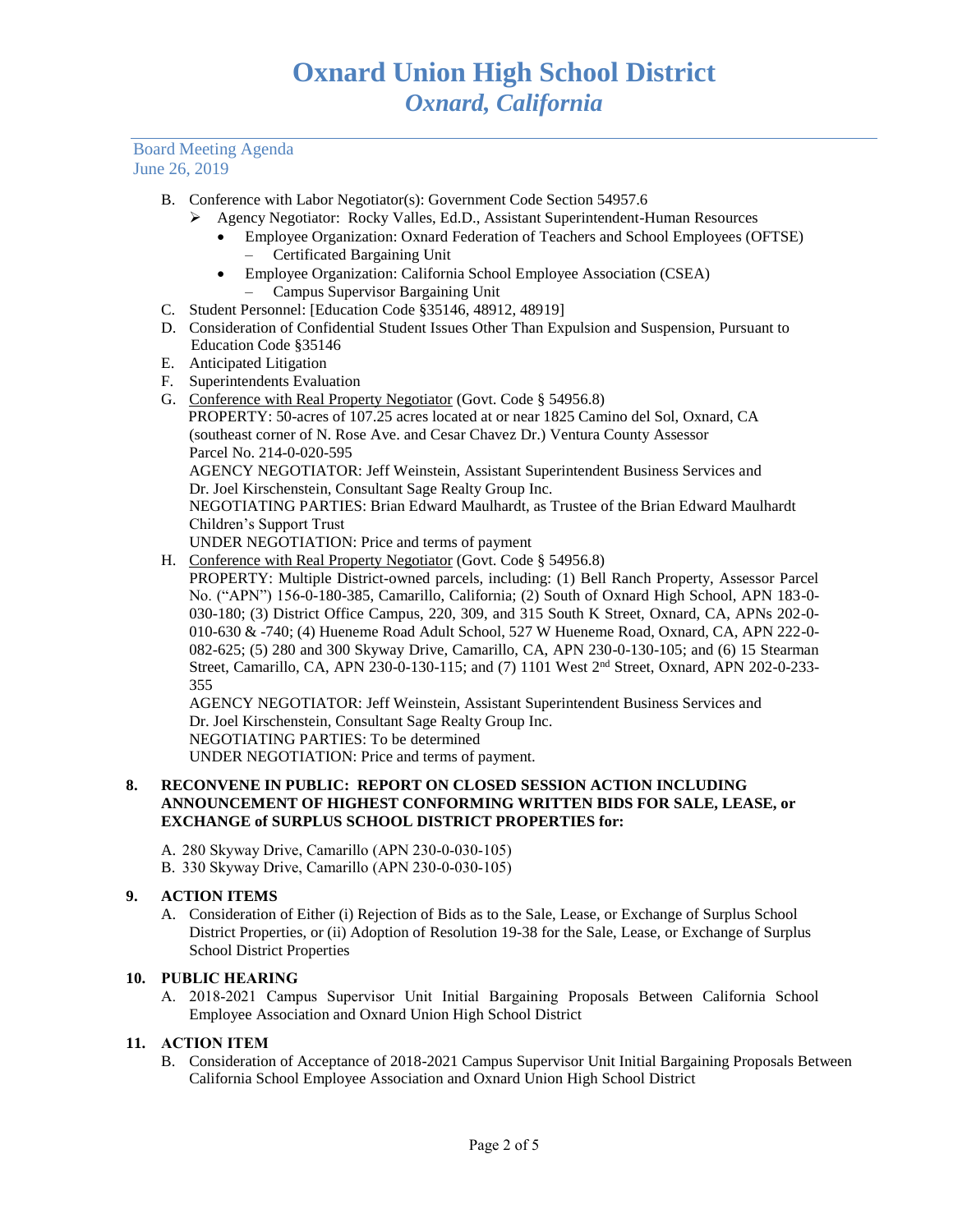# **12. PUBLIC COMMENTS TO ADDRESS THE BOARD OF TRUSTEES**

Those persons wishing to address the Board may do so at this time by completing a Speaker Card. All public comments are to be directed to the Board President. Individual speakers shall be allowed three (3) minutes to address the Board on each agenda or non-agenda item. With Board consent, the President may increase or decrease the time allowed for public presentation, depending on the topic and the number of persons wishing to be heard. The President may take a poll of speakers for or against a particular issue and may ask that additional persons speak only if they have something new to add. Please refer to the complete text of Oxnard Union High School District Board Policy 9323: *Procedures for Communicating with the Board of Trustees.*

# **13. STAFF REPORTS**

- Hueneme High School Feria de Literatura Dr. Thomas McCoy and Vanessa Calderón-García
- Oxnard High School #8 Construction Funding Scenarios Jeff Weinstein

# **14. SUPERINTENDENT'S REPORT**

# **15. CONSENT CALENDAR**

#### **Business Services**

- A. Consideration of Approval of Purchase Orders and Direct Pays, May 25-June 14, 2019
- B. Consideration of Approval of Donations, May 8- June 14, 2019
- C. Consideration of Approval to Award Contract to Best Drilling and Pump, Inc. for New Well #3 Located at Rio Mesa High School, Bid #587
- D. Consideration of Approval of E.J. Harrison Contract Amendment to Include District-Wide Recycling Services
- E. Consideration of Approval of Prop 39 Contract Award to Famand, Inc. dba Indoor Environmental Services, a Sitelogiq Company, for HVAC Replacement Units at Six (6) School Site Locations, Bid 593
- F. Consideration of Approval to Award Contracts for Produce Products to Gold Star Foods, The Berry Man, Inc. and Sysco Ventura, Inc. for District-Wide use in the School Breakfast and Lunch Programs, RFP 592
- G. Consideration of Approval of Prop 39 Contract Award to California Electric Company for Exterior Pool Lighting Replacements, Bid #594
- H. Consideration of Approval of Jim Gill Flooring, Inc's Estimate for New Carpet for Music and Band Rooms at Pacifica HS
- I. Consideration of Approval of Sports Facilities Group, Inc's Quote for New Gym Flooring Cover and Cart for ACHS
- J. Consideration of Approval of Tetra Tech's Modification to Proposal for the Geohazard Assessment/Geotechnical Investigation for Oxnard High School No. 8
- K. Consideration of Approval of Tetra Tech's Modification to Proposal for Environmental Impact Report for Oxnard High School No. 8
- L. Consideration of Adoption of Resolution #19-35 to Purchase Synthetic Field Turf from FieldTurf USA, Inc. Utilizing Department of General Services (DGS) CMAS Contract #4-06-78-0031A
- M. Consideration of Approval of Proposal from Fence Corp. for the Existing PHS Fencing
- N. Consideration of Approval of Service Agreement with Kone for Elevator Service and Maintenance at Multiple School Sites
- O. Consideration of Approval of Proposal for WLC to Utilize a Consultant for Cal Green and CA Energy Code Requirements for Oxnard HS #8
- P. Consideration for Approval of Renewal Agreement with CJ Seto Support Services, LLC for Environmental, Lab Safety and Regulatory Compliance Support and Universal and Hazardous Waste Disposal for 2019-2020
- Q. Consideration of Approval of Fence Factory's Quote for Purchase of Temporary Construction Fence Panels for Measure A Projects
- R. Consideration of Approval to Purchase Relocatable Classroom Buildings for Rio Mesa High School Utilizing Reef-Sunset Unified School District Facility Supply Services Piggyback Contract

# **Educational Services**

S. Consideration of Approval of Non -Public Schools (NPS) Placements, According to the Students' IEP Teams and the Director of Special Education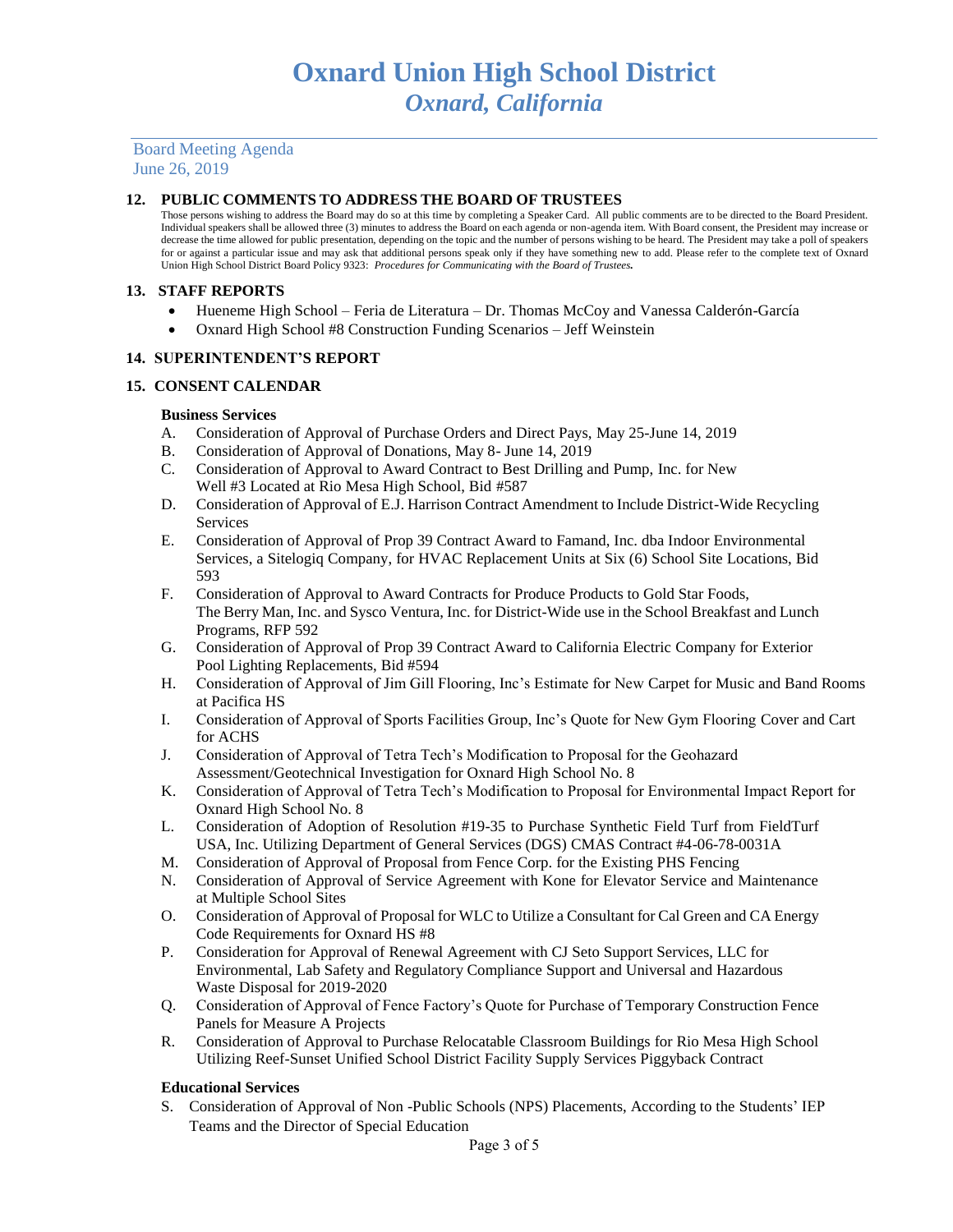- T. Consideration of Approval of Renewal Memorandum of Understanding between the Oxnard Union High School District and City of Camarillo Police Department for Police Services – School Resource Officers at Adolfo Camarillo High School, Frontier High School, and Rancho Campana High School for the 2019-20 School Year
- U. Consideration of Approval of Out of State/Country Field Trip: CIHS Upward Bound Program to Milwaukee, WI July 9-14, 2019 LULAC National Convention and College Tour
- V. Consideration of Approval of Renewal Agreement between Oxnard Union High School District and Ventura County SELPA for Social Emotional Services Specialists for the 2019-2020 School Year
- W. Consideration of Approval of Renewal Agreement between Oxnard Union High School District and Ventura County SELPA for Occupational Therapy Services for the 2019-2020 School Year
- X. Consideration of Approval of Agreement for Services between Oxnard Union High School District and ACTUM Clinical & Behavioral Services for Professional Learning
- Y. Consideration of Approval of Agreement between Oxnard Union High School District and Goodwill Industries WorkAbility Adult Transition Program
- Z. Consideration of Approval of Renewal Agreement for Services between Oxnard Union High School District and the State of California, Department of Rehabilitation for Transition Partnership Program (TPP)
- AA.Consideration of Approval of Memorandum of Understanding Between California State University Channel Islands and Oxnard Union High School District for STEM Activities at CIHS and HHS
- BB. Consideration of Approval of New/Revised Course Proposal: English 10 (CP), Filipino 2 (CP), International Baccalaureate Personal and Professional Skills 1 (CP), International Baccalaureate Personal and Professional Skills 2 (CP), Psychology of Human Communications and Marketing/Government (CP), Psychology of Human Communications and Marketing/Economics (CP), World History (CP), AP Research, Criminal Law and Mock Trial 1 (CP), Air Force JROTC 300 (CP), Air Force JROTC 400 (CP), Wind Ensemble Honors, Math 1 Summer Boot Camp, and Chemistry in the Earth System (CP)
- CC. Consideration of Approval of Renewal of Memorandum of Understanding between Oxnard Union High School District/Oxnard Adult School and the Oxnard Housing Authority
- DD.Consideration of Approval of Memorandum of Understanding between Oxnard Union High School District/Oxnard Adult School and Ventura County Community College District
- EE. Consideration of Approval of Renewal of Annual Agreement between Oxnard Adult School and Ventura County Office of Education Career Education Center for the 2019-2020 School Year
- FF. Consideration of Approval of Memorandum of Understanding between Oxnard Union High School District/ Oxnard Adult School and Ocean View School District
- GG.Consideration of Approval of Renewal Agreement with UCSB, Office of Educational Partnerships and Oxnard Union High School District, MESA/DCAC Program for the 2019-2022 School Year
- HH.Consideration of Approval of Renewal Agreement between the Oxnard Union High School District and the Regents of the University of California, University of California at Santa Barbara (UCSB Early Academic Outreach Program) for Hueneme High School, Pacifica High School, Rio Mesa High School and Channel Islands High School
- II. Consideration of Approval of the 2019-2020 OUHSD LCAP ESSA Addendum
- JJ. Consideration of Approval of Memorandum of Understanding between Oxnard Union High School District and California Lutheran University for Sharing of Data
- KK.Consideration of Approval of Designation of CIF League Representatives for the 2019-20 School Year
- LL. Consideration of Renewal Approval of Agreement between Oxnard Union High School District and Gold Coast K-9 Services
- MM. Consideration of Approval of Renewal 2019-20 California Department of Education Agricultural Career Technical Education Incentive Grant (CTEIG)
- NN.Consideration of Approval of Stipulated Student Expulsions by Agreement of the School Principal, the Student, and the Students' Parent/Guardian, as per Board Policy 5144, Section 22